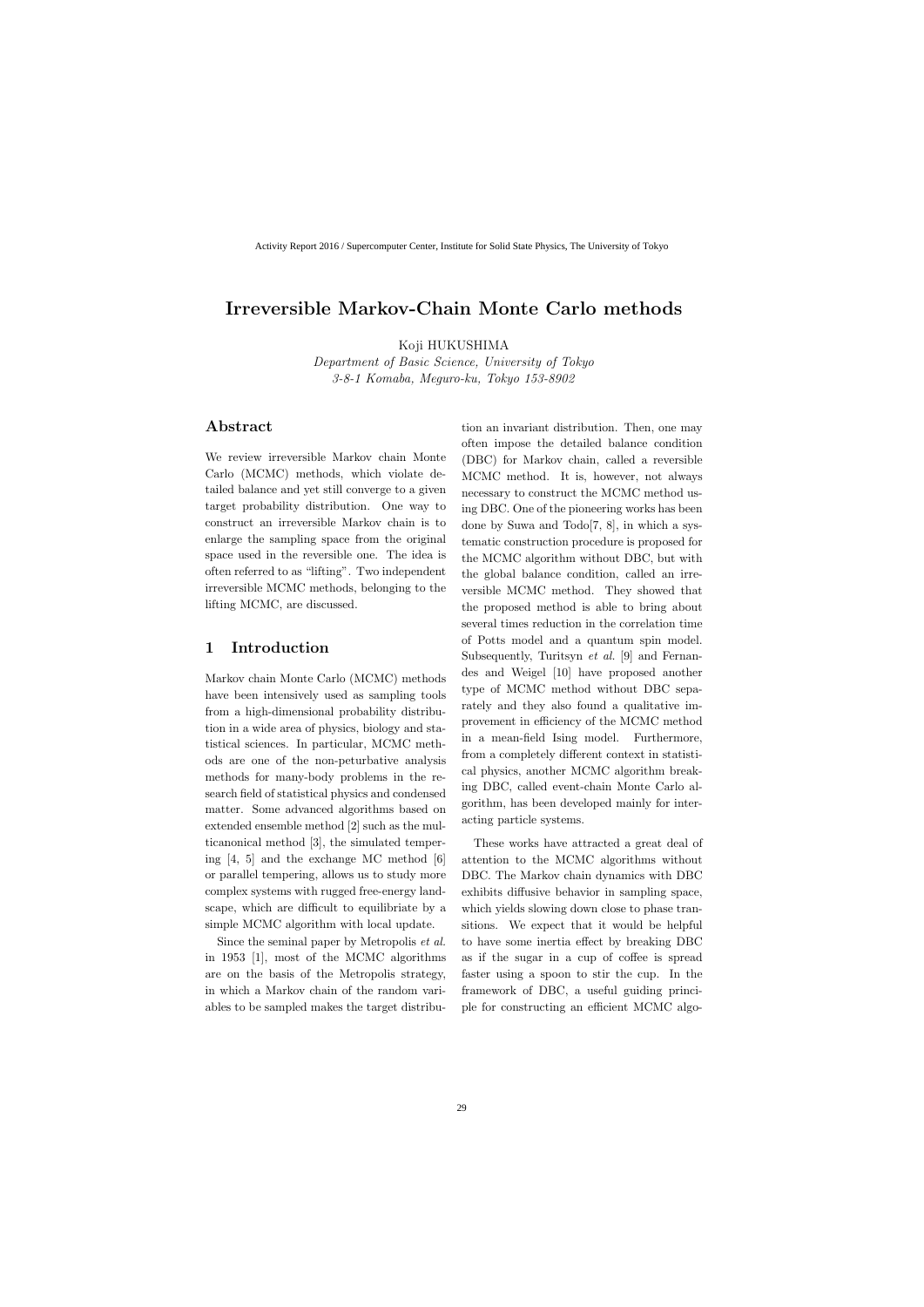rithm is given by Peskun's theorem [11]. According to the theorem, it turns out that an MCMC algorithm is improved in quality by reducing a rejection probability in the sense that asymptotic variance of any observable becomes small. The strategy of Suwa-Todo algorithm follows this line. In general, however, no such a principle is satisfied in the case of the MCMC method without DBC. Therefore, it would be worth establishing an intrinsic principle of the MCMC method without DBC. In the mathematics literature[19], the idea of lifting is discussed as a promising way to introduce an irreversible MCMC method by enlarging sampling space from the original one. In fact, some of the above-mentioned MCMC algorithms without DBC belong to the lifting MCMC method[18].

In the present report, we make a review on irreversible MCMC methods, in which the basic idea and an implementation of the algorithm are discussed. In particular, we focus our attention to two different irreversible MCMC methods, one with a skew detailed balance condition (SDBC) [9] and the event-chain MCMC method.

# **2 Irreversible MCMC with skew detailed balance condition**

## **2.1 Skew detailed balance conditions**

In this section, we review an irreversible MCMC method with the skew detailed balance condition originally proposed by Turitsyn, Chertkov and Vucelja [9]. Here, an Ising spin system is used for the purpose of illustration. It is straightforward to extend the method to any discrete state models [12] such as the Potts model. A state of the Ising model with *N* spins is specified by a vector  $\sigma = (\sigma_1, \ldots, \sigma_N)$  with  $\sigma_j \in \{-1, +1\}$  for  $j = 1, \ldots, N$ . The target distribution  $\pi(\sigma)$  for finding the state  $\sigma$  in the statistical physics is often proportional to the Boltzmann factor  $\exp(-\beta E(\boldsymbol{\sigma}))$  where  $\beta$  is an inverse temperature and *E* is the energy of the system to be studied. The main aims of the MCMC methods are to generate samples of the state from the target distribution  $\pi(\sigma)$ , and to calculate an expectation value of a function  $\hat{f}$  under the target distribution, e.g.  $\langle \hat{f} \rangle_{\pi} = \sum_{\sigma} \pi(\sigma) f(\sigma)$ where  $f(\sigma)$  is the realization of  $\hat{f}$  with the state  $\sigma$  and  $\sum_{\sigma}$  denotes the summation over  $2^N$  states.

In the lifting technique, the state space is doubled by introducing an additional Ising variable  $\epsilon \in \{-1, +1\}$ , which is called a lifting parameter. The state in the enlarged state space is denoted by  $X = (\sigma, \epsilon) \in \{-1, +1\}^{N+1}$ and the corresponding probability distribution  $\tilde{\pi}$  is assumed to be independent of the lifting parameter  $\epsilon$ :

$$
\tilde{\pi}(\boldsymbol{\sigma},\epsilon) = \tilde{\pi}(\boldsymbol{\sigma},-\epsilon) = \frac{\pi(\boldsymbol{\sigma})}{2}.
$$
 (1)

We consider a single spin-flip update for both the original spin  $\sigma$  and the lifting parameter  $\epsilon$  as an elementary process in the Markov chain. Let  $F_i$  be a spin-flip operator on the *j*th site:  $F_j \sigma = (\sigma_1, \ldots, -\sigma_j, \ldots, \sigma_N)$ . A transition rate per unit time from state  $(\sigma, \epsilon)$  to  $(F_i \sigma, \epsilon)$  is denoted as  $w_i(\sigma, \epsilon)$  and that from state  $(\sigma, \epsilon)$  to  $(\sigma, -\epsilon)$  is  $\lambda(\sigma, \epsilon)$ . Using these transition rates, the balance condition (BC) is expressed as

$$
\sum_{j} w_{j}(F_{j}\sigma, \epsilon) \tilde{\pi}(F_{j}\sigma, \epsilon) - \sum_{j} w_{j}(\sigma, \epsilon) \tilde{\pi}(\sigma, \epsilon) + \lambda(\sigma, -\epsilon) \tilde{\pi}(\sigma, -\epsilon) - \lambda(\sigma, \epsilon) \tilde{\pi}(\sigma, \epsilon) = 0.
$$

This ensures that  $\tilde{\pi}$  is the unique invariant distribution of the Markov chain. For the determination of the transition rate  $w_i(\sigma, \epsilon)$ , we impose SDBC given by

$$
\tilde{\pi}(\boldsymbol{\sigma}, \epsilon) w_j(\boldsymbol{\sigma}, \epsilon) = \tilde{\pi}(F_j \boldsymbol{\sigma}, -\epsilon) w_j(F_j \boldsymbol{\sigma}, -\epsilon).
$$
\n(2)

This requires that the stochastic flow from state  $(\sigma, +\epsilon)$  to  $(F_i \sigma, +\epsilon)$  is balanced out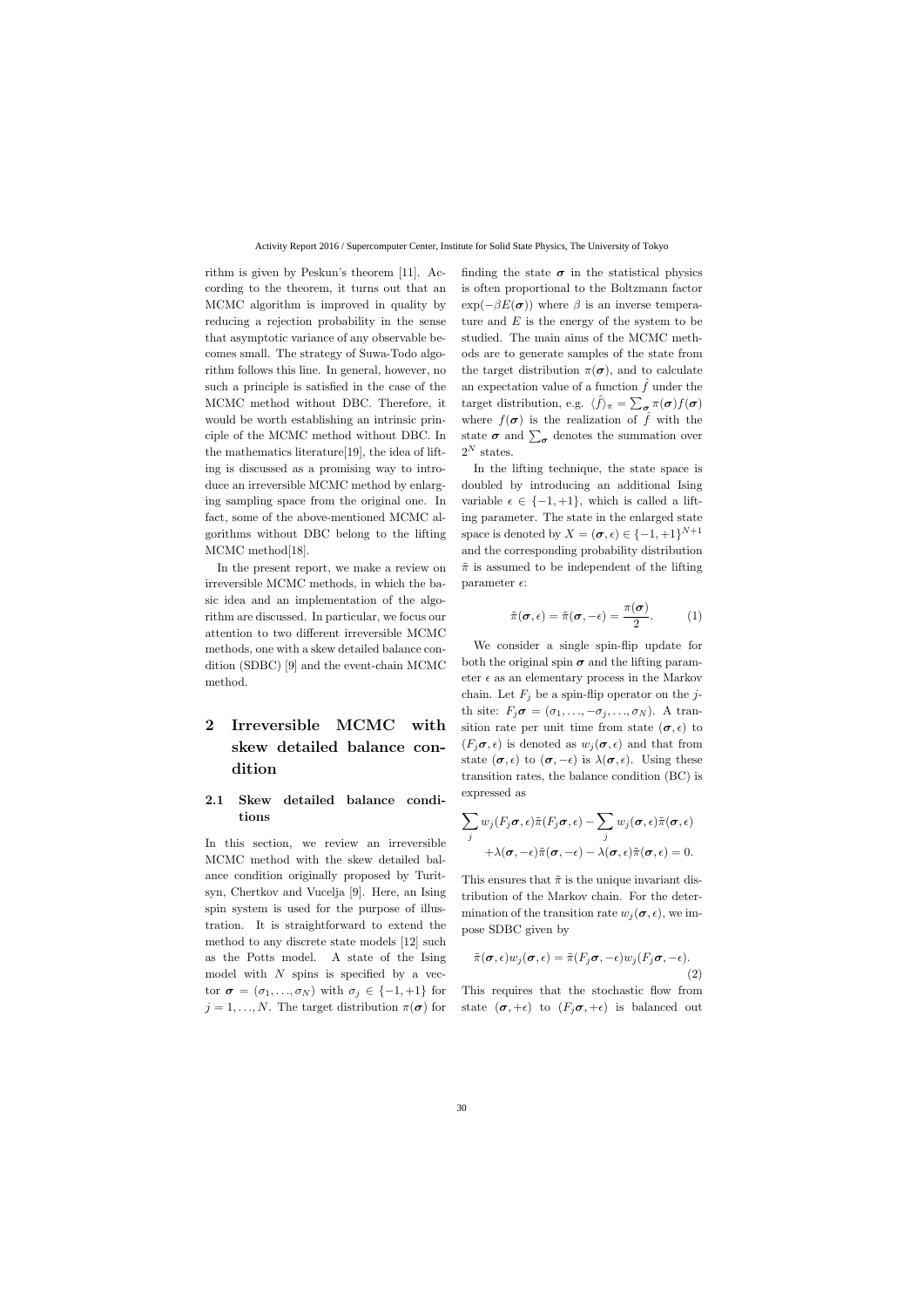by that from  $(F_i \sigma, -\epsilon)$  to  $(\sigma, -\epsilon)$ . In general, this condition breaks the detailed balance conditions (DBC):  $\tilde{\pi}(\sigma, \epsilon)w_i(\sigma, \epsilon) =$  $ilde{\pi}(F_i \sigma, \epsilon) w_i(F_i \sigma, \epsilon)$ . As a specific solution of (2), the transition rate  $w_i(\sigma, \epsilon)$  is given by

$$
w_j(\boldsymbol{\sigma}, \epsilon) = \frac{1}{2}\alpha \left(1 - \sigma_j \tanh \beta h_j\right) \left(1 - \delta \epsilon \sigma_j\right),\tag{3}
$$

where  $\alpha$  is a time constant and  $h_j$  is a local field acting on the site *j*. The possible range of  $\delta$  is  $-1$  to 1 and DBC is recovered in (3) with  $\delta = 0$ . The transition rate is equivalent to the conventional heat-bath transition rate under a virtual external field  $\epsilon H$  with  $H = \frac{1}{\beta}$ *β* arctanh *δ*. Thus, the lifting parameter  $\epsilon$  represents the direction of the virtual field in this case. While  $\epsilon$  is coupled to the local order parameter  $\sigma_i$ in this transition rate, one can replace it with any other linear function of  $\sigma_j$  such as a local energy  $\sigma_j h_j$ . The choice of the transition rate might affect the efficiency of the MCMC method, depending on the model system to be studied, but this has not been clarified yet at this moment.

By using SDBC, BC is rewritten as

$$
\lambda(\boldsymbol{\sigma}, \epsilon) - \lambda(\boldsymbol{\sigma}, -\epsilon) = \sum_{j} (w_j(\boldsymbol{\sigma}, -\epsilon) - w_j(\boldsymbol{\sigma}, \epsilon)).
$$
\n(4)

The explicit form of the transition rate for  $\epsilon$  flip is not unique. Turitsyn *et al.* [9] have proposed the transition rate as

$$
\lambda(\boldsymbol{\sigma}, \epsilon) = \max \left( 0, \sum_{j} \left( w_j(\boldsymbol{\sigma}, -\epsilon) - w_j(\boldsymbol{\sigma}, \epsilon) \right) \right),
$$
\n(5)

which is referred to as the Turitsyn-Chertkov-Vucelja (TCV) type. Another type of  $\lambda(\sigma, \epsilon)$ is also given as

$$
\lambda(\boldsymbol{\sigma}, \epsilon) = \sum_{j} w_j(\boldsymbol{\sigma}, -\epsilon), \tag{6}
$$

which is referred to as the Sakai-Hukushima  $1$  (SH<sub>1</sub>) type [13]. These transition rates are available for a general class of the Ising models.

### **2.2 Irreversible Metropolis-Hastings algorithm**

In this subsection, we explain an actual procedure in MCMC simulations which is based on Metropolis-Hastings algorithm [14]. Let  $X^{(n)}$ be the state in the enlarged state space after *n* iterations. The irreversible MCMC method starts with an arbitrary initial state  $X^{(0)}$  and iterates the following steps for  $n = 1, 2, \ldots$ :

- (a) Suppose that the current state  $X^{(n)} =$  $(\sigma, \epsilon)$  and choose a site *j* at random.
- **(b)** Accept the new state as  $X^{(n+1)} = (F_i \sigma, \epsilon)$ with the probability  $w_i(\sigma, \epsilon)$ .
- (c) If it is rejected, accept the  $\epsilon$  flipped state as  $X^{(n+1)} = (\sigma, -\epsilon)$  with an acceptance rate

$$
A(\epsilon \to -\epsilon; \boldsymbol{\sigma}) = \frac{\frac{1}{N}\lambda(\boldsymbol{\sigma}, \epsilon)}{1 - \frac{1}{N}\sum_j w_j(\boldsymbol{\sigma}, \epsilon)}. (7)
$$

(d) If it is also rejected, set  $X^{(n+1)} = X^{(n)}$ . Return to (a) and repeat the steps (a)– (d).

It is proved that these steps satisfy BC [12]. One MC step is defined as *N* iterations of the steps  $(a)$ – $(d)$ . To evaluate the acceptance rate in step (c), the summation with respect to the site is necessary and its computational complexity is of the order of *N*. In practice, once the summation is evaluated at the initial condition, it is sufficient to update the value of the summation when the spin-flip process is accepted. The complexity for the update is of the order of one in statistical-mechanical models with short range interactions.

#### **2.3 Some applications**

We demonstrate that the irreversible MCMC method explained above works efficiently in a statistical-mechanical model. Fig. 1 presents time dependence of autocorrelation function of the magnetization in a one-dimensional Ising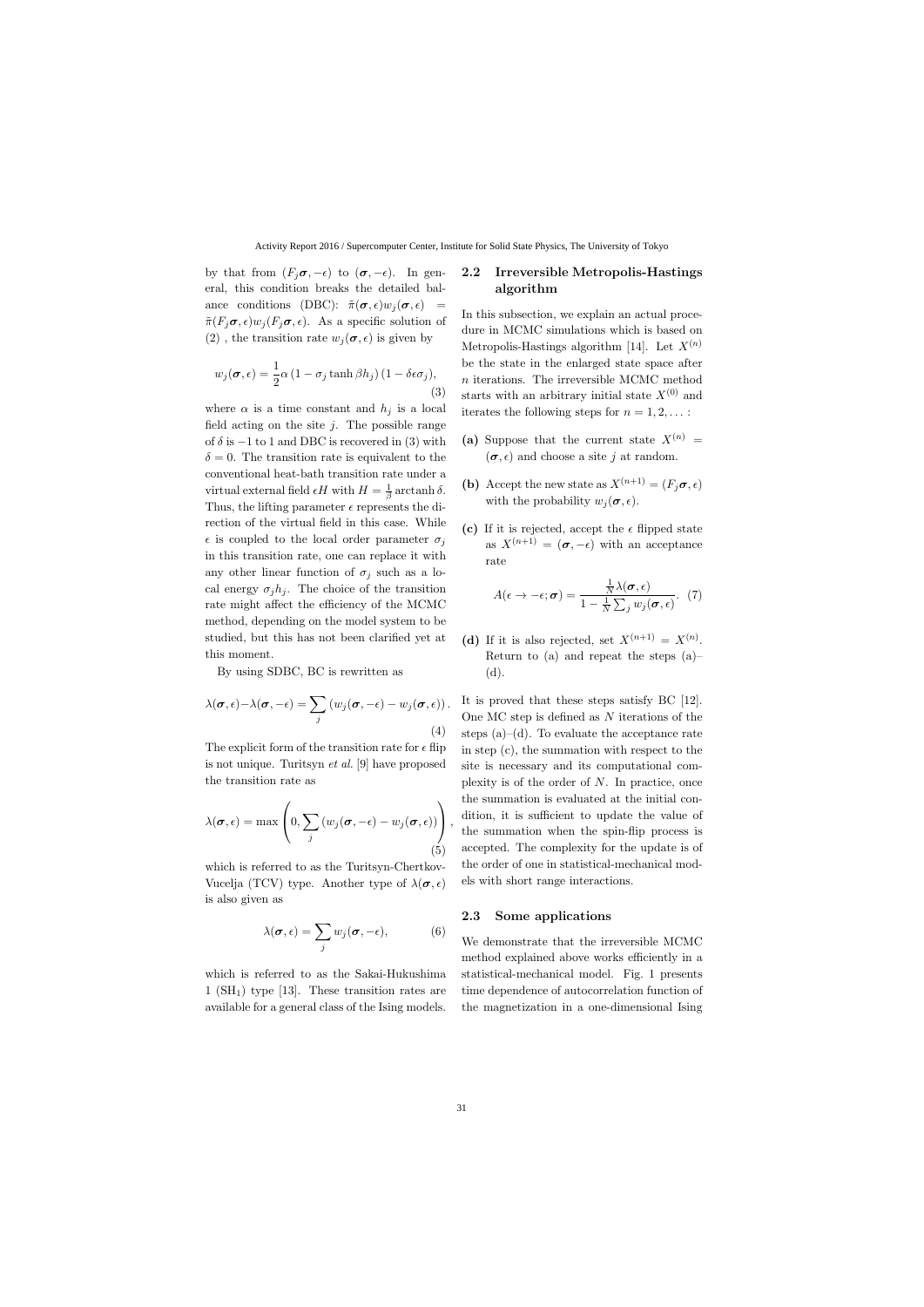

Figure 1: Time evolution of autocorrelation function of the magnetization density in the one-dimensional Ising model for different values of *δ*, which is a parameter representing the deviation from DBC. The chosen values of parameter in the simulations are  $N = 2^7$ ,  $\alpha = 10^{-2}$ ,  $\gamma = 0.6$ . The transition probability used is the  $SH_1(left)$  and  $TCV(right)$  types. Quoted from Ref. [13].

model using two different transition probabilities for  $SH_1$  type (left) and TCV type (right). The autocorrelation decays fast with increasing the value of  $\delta$ , indicating that breaking DBC makes the relaxation accelerate. Interestingly, oscillating behavior is clearly observed for TCV type. This is an intrinsic effect of the violation of DBC, never seen in the MCMC methods with DBC. The similar behavior is also found when the TCV type probability is applied to the mean-field Ising model[9]. These studies suggest that the dynamical exponent *z* could be reduced for the TCV type in the Ising models both in one dimension and the mean-field limit. However, such significant improvement of the efficiency is not confirmed in two- and three- dimensional Ising models[12].

On the other hand, the performance evaluation of the lifting MCMC methods has been extensively studied for an one-dimensional random walk problem. Several works showed that the diffusive dynamics in the problem is qualitatively changes by the lifting[19, 17]. While, no theoretical general criterion has not been established, it seems that an one-dimensional structure in the sampling space is necessary for the irreversible MCMC method with SDBC to work effectively.

## **2.4 Irreversible simulated tempering**

Another interesting application is to combine the irreversible MCMC algorithm with the extended ensemble methods. In particular, the transition graph of the simulated tempering is exactly the same as that of the random walk problem. Thus, one may expect that SDBC makes the dynamics in the simulated tempering change qualitatively. Here we discuss the simulated tempering with SDBC[15, 16].

In the simulated tempering, the inverse temperature is treated as a random variable as well as the configuration  $\sigma$ . More specifically,  $\beta$ takes *R* different values  $\{\beta_r\}_{r=1}^R$  that should be determined before simulation. In addition, a lifting variable  $\varepsilon \in \{+, -\}$  is also introduced to the system in the irreversible simulated tempering. Thus, a state in the irreversible simulated tempering is specified by  $(\sigma, \beta_r, \varepsilon)$ . Accordingly, the target distribution is given as

$$
P_{\text{IST}}(\boldsymbol{\sigma}, \beta_r, \varepsilon) \propto \exp[-\beta_r E(\boldsymbol{\sigma}) + g_r], \quad (8)
$$

where  $g_r$  denotes a weight factor depending only on the inverse temperature.

An explicit update scheme of the irreversible simulated tempering algorithm consists of two steps. One is the update scheme of an original configuration  $\sigma$  for a fixed inverse temperature and the lifting variable with a conventional MCMC algorithm such as the Metropolis-Hastings algorithm and cluster algorithms. The other is the update scheme of the inverse temperature and the lifting variable for fixed *σ*, described as follows:

(a) Let the current state be  $(\sigma, \beta_r, \varepsilon)$  and the candidate of the next inverse temperature *β*<sup>*l*</sup> is determined with the probability  $q_{r,l}^{(\varepsilon)}$ *r,l* given as follows:

$$
q_{1,2}^{(\varepsilon)} = q_{R,R-1}^{(\varepsilon)} = 1,\t\t(9)
$$

$$
q_{r,r\pm 1}^{(\varepsilon)} = \frac{1 \pm \delta \varepsilon}{2},\tag{10}
$$

for  $1 < r < R$ , and  $q_{r,l}^{(\varepsilon)} = 0$  otherwise.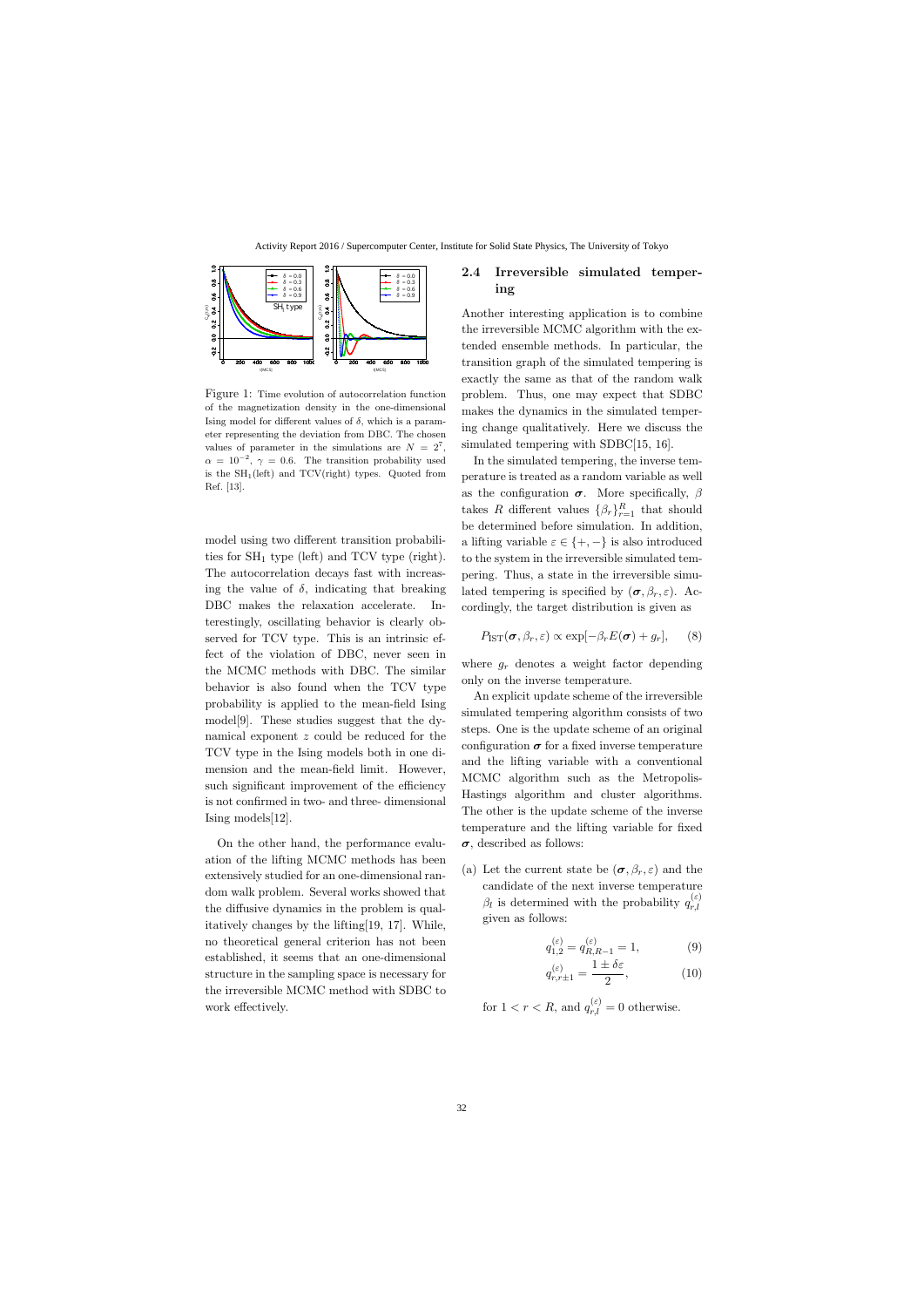(b) Accept the next state  $(\sigma, \beta_l, \varepsilon)$  with the probability  $W_{r,l}^{(\varepsilon)}$  given by

$$
W_{r,l}^{(\varepsilon)} = \min \left[ 1, \frac{q_{l,r}^{(-\varepsilon)}}{q_{r,l}^{(\varepsilon)}} \frac{P_{\text{IST}}(\boldsymbol{\sigma}, \beta_l, -\varepsilon)}{P_{\text{IST}}(\boldsymbol{\sigma}, \beta_r, \varepsilon)} \right].
$$
\n(11)

(c) If the trial (b) is rejected, flip the lifting variable  $\varepsilon$  with the probability  $\Lambda_r^{(\varepsilon)}$  given by

$$
\Lambda_r^{(\varepsilon)} = \frac{\max\left[0, \ \varepsilon \sum_{\varepsilon'= \pm} \sum_{l \neq r} \varepsilon' q_{r,l}^{(-\varepsilon')} W_{r,l}^{(-\varepsilon')}\right]}{\left(1 - \sum_{l \neq r} q_{r,l}^{(\varepsilon)} W_{r,l}^{(\varepsilon)}\right)}
$$
(12)

and set  $(\sigma, \beta_r, -\varepsilon)$  as the next state.

(d) If the trial (c) is also rejected, set the current state as the next state.

Note that the acceptance probability satisfies SDBC with respect to the target distribution  $P_{\text{IST}}(\sigma, \beta_r, \varepsilon)$  and the global balance condition is fulfilled in the above procedure. The parameter  $\delta$  in the proposal probability  $q_{r,l}^{(\varepsilon)}$  controls the violation of DBC. When  $\delta$  is set to zero, DBC is restored.

In Ref. [15], the irreversible simulated tempering algorithm has been applied to the twodimensional ferromagnetic Ising model as a benchmark. It is numerically shown that the relaxation dynamics of the inverse temperature qualitatively changes from diffusive to ballistic behavior by violating DBC and consequently the autocorrelation time of the magnetization is reduced several times compared to the conventional simulated tempering for the case with an ideal choice of the weight factors. Thus, it is confirmed that the violation of DBC can improve the efficiency of simulated tempering algorithm. It is worth investigating whether the irreversible simulated tempering works effectively in a complex system such as spin glasses.

## **3 Event-chain Monte Carlo**

The event-chain Monte Carlo (ECMC) algorithm is also one of the algorithms breaking DBC and is based on the idea of the lifting. The ECMC is proposed originally for hardsphere systems[20] and is subsequently generalized for more general particle systems such as soft-sphere and LennardJones particles[22, 23], and continuous spin systems such as XY and Heisenberg spin models[24, 25]. This efficient algorithm enables us to simulate about  $10^6$  particles for the hard-sphere systems[21] and 10<sup>6</sup> spins for frustrated Heisenberg spin systems[26] in equilibrium. In this section, we describe the ECMC algorithm for particle systems and continuous spin systems.

#### **3.1 Event-chain algorithm**

We first explain the ECMC algorithm for hardsphere systems in *d* dimensions. In the algorithm, the lifting parameter is defined as  $U = (i, \vec{v})$  with *i* and  $\vec{v}$  being the particle index and *d* dimensional vector, respectively. The particle *i* specified by the lifting parameter *U* moves along the direction  $\vec{v}$  in *U* until it collides with another particle, and once the collision occurs the collided particle starts to move along the same direction  $\vec{v}$ . Consequently, many particles are moved along the same vector  $\vec{v}$  until the total displacement of particles reaches *ℓ*, which is a tuning parameter of this algorithm. The displacement until the collision is uniquely determined by the configuration and the vector  $\vec{v}$ , and thus the dynamics of particles is deterministic for a given  $\vec{v}$ , the initial particle *i*, and *ℓ*. This algorithm breaks detailed balance because particles move along the same direction  $\vec{v}$  and never go back to the former position [20].

For the hard-sphere systems, the pair potential is 0 for non-overlapping configurations and infinity for otherwise. Then, one can easily define a collision event as the time when the distance between the moving particle *i* and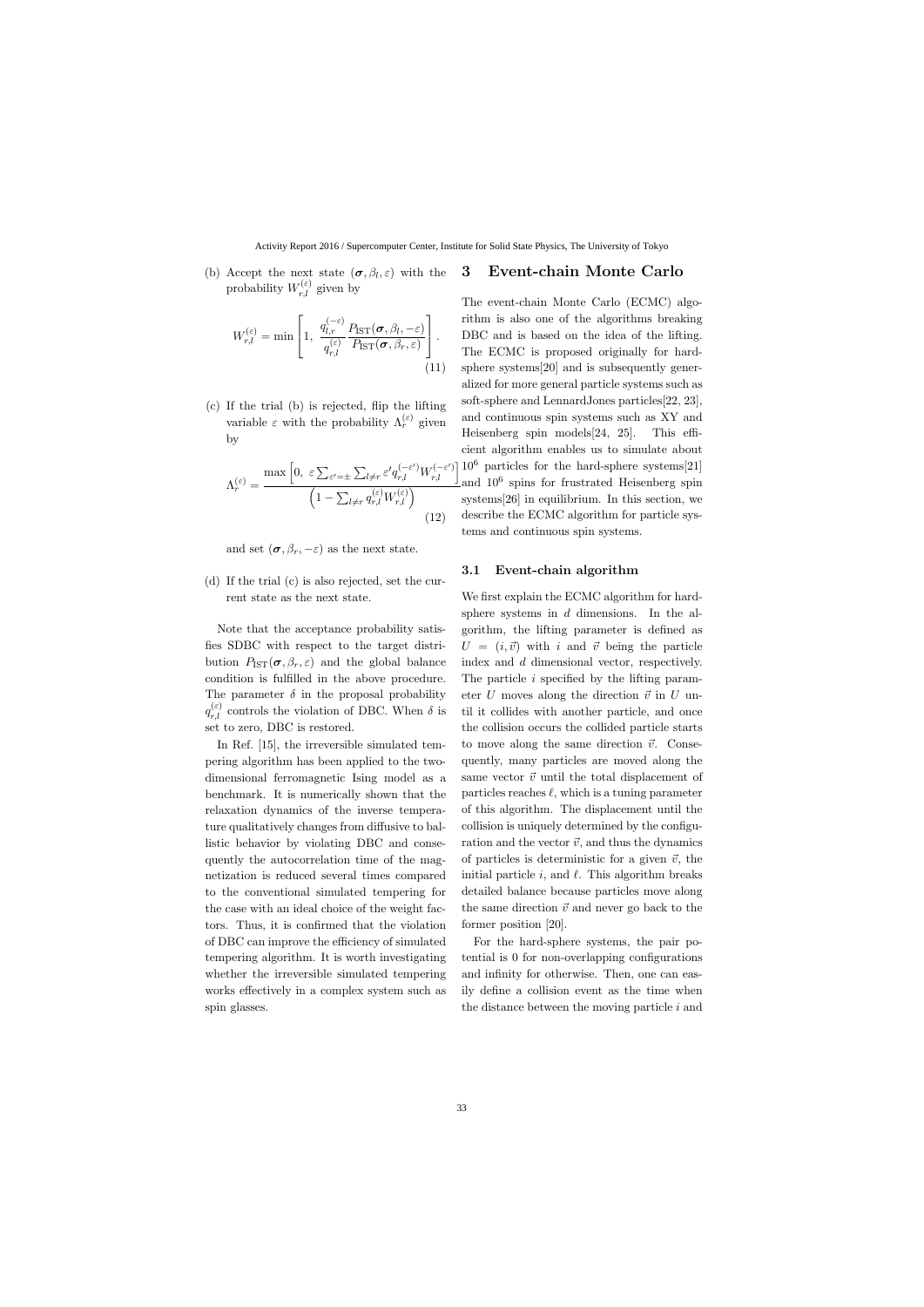another particle is twice of the particle radius. However, for general particle systems with an interaction potential such as Lennard–Jones systems, the pair potential for arbitrary distance always takes a finite value, and thus an event of collision cannot be defined in the same manner as the case of hard-sphere systems. The determination of a collision is essential for generalizing the ECMC method to more general interacting systems. This is possible by using three concepts[23]; the factorized Metropolis probability, infinitesimal moves, and an event-driven Monte Carlo scheme [27]. With the help of the factorization of the Metropolis transition probability, one can determine whether a proposal of a new state is accepted or not for each interacting pair independently, and the proposal is accepted only if all the interacting pairs accept it. If a new state is proposed by infinitesimally changing from the current state, then at most a particle interacting with the moving one reject the proposal; the probability that more than two pairs simultaneously reject the proposal with infinitesimal displacements is higher-order infinitesimal. Thus, we determine a collision as the probabilistic rejection which is caused by up to one interacting pair. Furthermore, an eventdriven Monte Carlo scheme [27] allows us to compute the displacement until a collision efficiently. Consequently, a collision is defined in a probabilistic manner, and the ECMC algorithm is generalized for particle system with interaction potentials.

## **3.2 ECMC for general interacting systems**

We present the ECMC algorithm for more general systems including some interacting particles system and also interacting spins systems in Algorithm 1. The Hamiltonian of the system considered in the algorithm is given by

$$
H\left(\vec{x}_0,\cdots,\vec{x}_{N-1}\right)=\sum_{i
$$

**Algorithm 1** ECMC for more general potentials

1: Input *N*,  $\ell$ ,  $\{\vec{x}_0, \cdots, \vec{x}_{N-1}\},\}$  ${E_{ij}(\vec{x}_i, \vec{x}_j)}_{i,j=0,\cdots,N-1}, \beta$ 2: **for**  $t \geq 0$  **do** 3:  $(i, \vec{v}) \leftarrow \text{RANDOM}(N, p)$ 4:  $s \leftarrow 0$ 5: **while** *s < ℓ* **do** 6:  $(\delta, j) \leftarrow \text{DISPLACEMENT}(i, \vec{v})$ 7: **if**  $s + \delta < \ell$  **then** 8:  $(\vec{x}_i, s) \leftarrow (T_{\vec{v}}(\delta) \vec{x}_i, s + \delta)$ 9:  $i \leftarrow j$ 10: **else** 11:  $(\vec{x}_i, s) \leftarrow (T_{\vec{v}} (\ell - s) \vec{x}_i, \ell)$ 12: **end if** 13: **end while** 14: **end for** 15: **function**  $\text{RANDOM}(N, p)$ 16: Sample *i* uniformly from  $\{0, \dots, N-1\}$ 17: Sample  $\vec{v}$  uniformly from  $\{\vec{v}_0, \dots, \vec{v}_{p-1}\}\$  **re-** $\tan(i, \vec{v})$ 18: **end function** 19: **function** DISPLACEMENT $(i, \vec{v})$ 20: **for**  $k \in \{0, \dots, N-1\} \setminus \{i\}$  **do** 21: Sample *r* uniformly from (0*,* 1] 22: Compute  $\delta_k$  that satisfies  $r = \exp \left(-\beta \int_0^{\delta_k}$  $\mathbf 0$  $\left[0, \frac{\partial E_{ik}(T_{\vec{v}}(s) \, \vec{x}_i, \vec{x}_k)}{\partial s}\right] \mathrm{d}s$  $\setminus$ 23: **end for** 24:  $j \leftarrow \arg \min_k \delta_k$ 25:  $\delta \leftarrow \delta_j$  **return**  $(\delta, j)$ 26: **end function**

where  $\vec{x}_i$  represents a position vector of *i*-th particle for particle systems, or components of *i*-th spin for continuous spin systems. In the algorithm, *p* is the number of degrees of freedom per one particle or one spin, and  ${\{\vec{v}_i\}}_{i=0,\cdots,p-1}$ is a set of linearly independent vectors. The state  $\vec{x}_i$  is updated by an operator  $T_{\vec{v}}(s)$ ; for particle systems  $T_{\vec{v}}(s) \vec{x}_i = \vec{x}_i + s\vec{v}$ , and for continuous spin systems  $T_{\vec{v}}(s) \, \vec{x_i} = R_{\vec{v}}(s) \, x_i$ where  $R_{\vec{v}}(s)$  is a rotation matrix around the vector  $\vec{v}$  with an angle  $s$ . In this way, spin systems and particle systems are described by an ECMC algorithm on an equal footing.

It turns out that the ECMC algorithm out-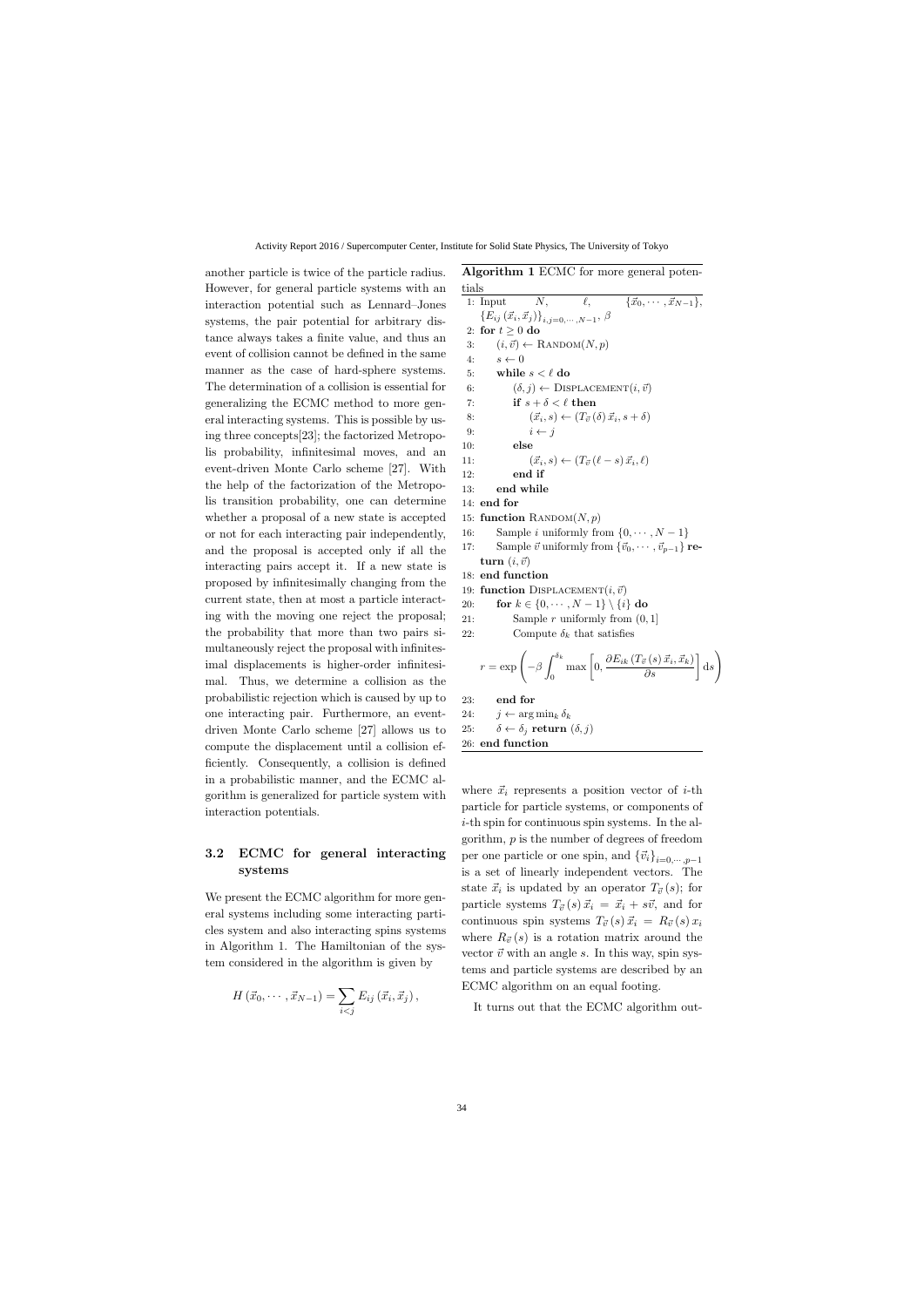

Figure 2: Linear-size dependence of characteristic time of susceptibility autocorrelation function in a three-dimensional Heisenberg ferromagnetic model obtained by ECMC and Metropolis-Hastings algorithm[25].

performs other conventional algorithms in various systems [20, 22, 28, 24], and one can simulate very large systems consisting of about  $10<sup>6</sup>$  particles or spins in equilibrium by using the algorithm. We applied ECMC to a ferromagnetic Heisenberg ferromagnetic model in three dimensions, in which the algorithm reduces the value of the dynamical critical exponent *z* from  $z = 2$  to  $z \approx 1$  [25], shown in Fig. 2. In contrast to cluster algorithms, the ECMC method works efficiently for frustrated spin systems. In fact, using a large scale simulation with ECMC, phase transitions in a Heisenberg spin model of a chiral helimagnet with the Dzyaloshinskii–Moriya (DM) interaction in three dimensions are studied[26]. In the presence of a magnetic field perpendicular to the axis of the helical structure, it is found that there exists a critical point on the temperature and magnetic-field phase diagram and that above the critical point the system exhibits a phase transition with strong divergence of the specific heat and the uniform magnetic susceptibility.



Figure 3: Temperature dependence of the specific heat of a three-dimensional chiral helimagnetic model under the external field *h* and the amplitude of DM interaction  $D/J = 1$ . The lattice is a cuboid and the total number of spins is  $N = 8L^3$ .

Quite recently, the ECMC algorithms have been developed for further generalization, which allows to simulate systems with threeand multi-body interactions. It is, however, still difficult to perform systems with anisotropic interactions. A naive implementation leads to multiple collisions yielding that the event chain splits into many chains, which is difficult to handle. In order to extend the ECMC algorithm for more complex systems such as polymers and protein problems, a certain key concept is required is required.

## **Acknowledgment**

The author thanks Y. Sakai, Y. Nishikawa, W. Krauth and M. Michel for valuable discussions. The present report is based on a collaborative work with them, and it is supported by Grants-in-Aid for Scientific Research from MEXT, Japan (Grant Nos. 25610102 and 25120010).